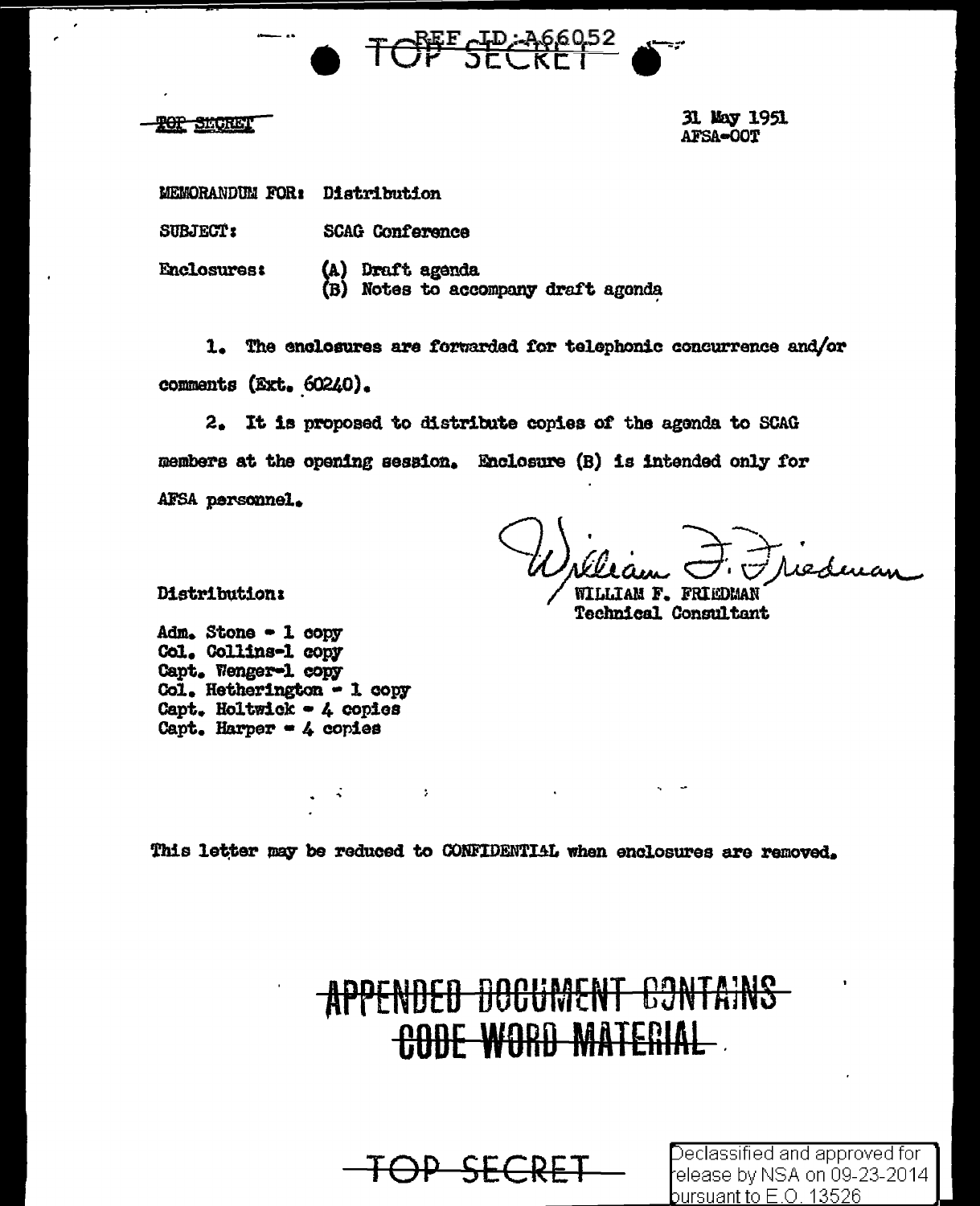

 $\mathbf{I}$ 

 $\frac{1}{\sqrt{2}}$ 

## SPECIAL CRYPTOLOGIC ADVISORY GROUP

(SCAG)

Agenda

for

First Conference of SCAG

4-5 June 1951

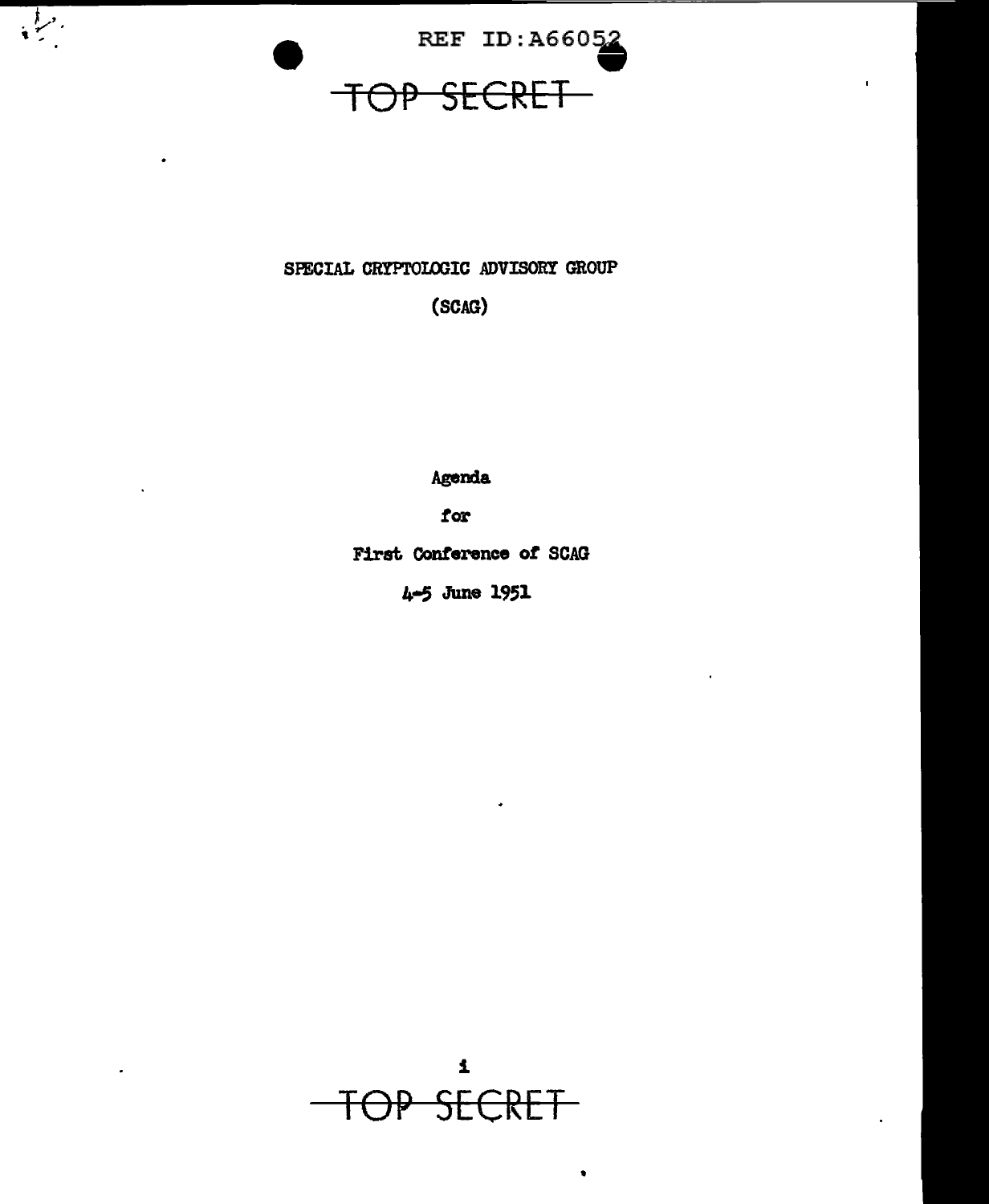This sheet of paper and all of its contents must be safeguarded with the greatest care. Utmost secrecy is necessary to prevent drying up this sort of vital intelligence at its source.

SPECIAL CRYPTOLOGIC ADVISORY GROUP (SCAG)

DrX660&2

Agenda for **First Conference of SCAG**  $4 - 5$  June 1951

### OPENING SESSION Morning of 4 June 1951

**Time:** 10:00 A.M.

Place: Office of the Director, Armed Forces Security Agency, Room 118, Building 19, Naval Security Station, 3601 Nebraska Avenue, North West, Washington.

# Time

10:00 1. Address of welcome:

Dr. William Webster, Chairman, Rosearch and Development Board (RDB)

 $10:05$ 2. a. Presentation regarding the Armed Forces Security Agency (AFSA):

> Organization of AFSA; position in Department of Defense and Armed Forces; relationships with other U.S. agencies and bodies such as the United States Communications Intelligence Board (USCIB), and the Armed Forces Security Agoncy Council (AFSAC).

Rear Admiral Earl E. Stone, USN, Director, AFSA

- Question and discussion period. b.
- 10:30 3. a. Presentation regarding the use and value of communications intelligence (COMINT) in national defense:

Capt. J.N. Wenger, USN, Deputy Director, AFSA

- b. Question and discussion period.
- 11:00 Presentation on procedural matters in connection with the functioning **4. a.** of SCAG as an agency of RDB and a consultative body of AFSA:

Mr. Edwin A. Speakman, Executive Director, Committee on Electronics, RDB

- b. Question and discussion period.
- 11:30 Outline of program for technical sessions: 5.

Mr. William F. Friedman, Technical Consultant, AFSA

11:35 Indoctrination of SCAG members not already indoctrinated: 6.

Capt. J.N. Wenger, USN, Deputy Director, AFSA

 $12:00$ Conference Room, adjoining Admiral Stone's Office, Room 19-125. **Luncheon:** ARMED FORCES SECURITY AGENCY FERELOSURE "A"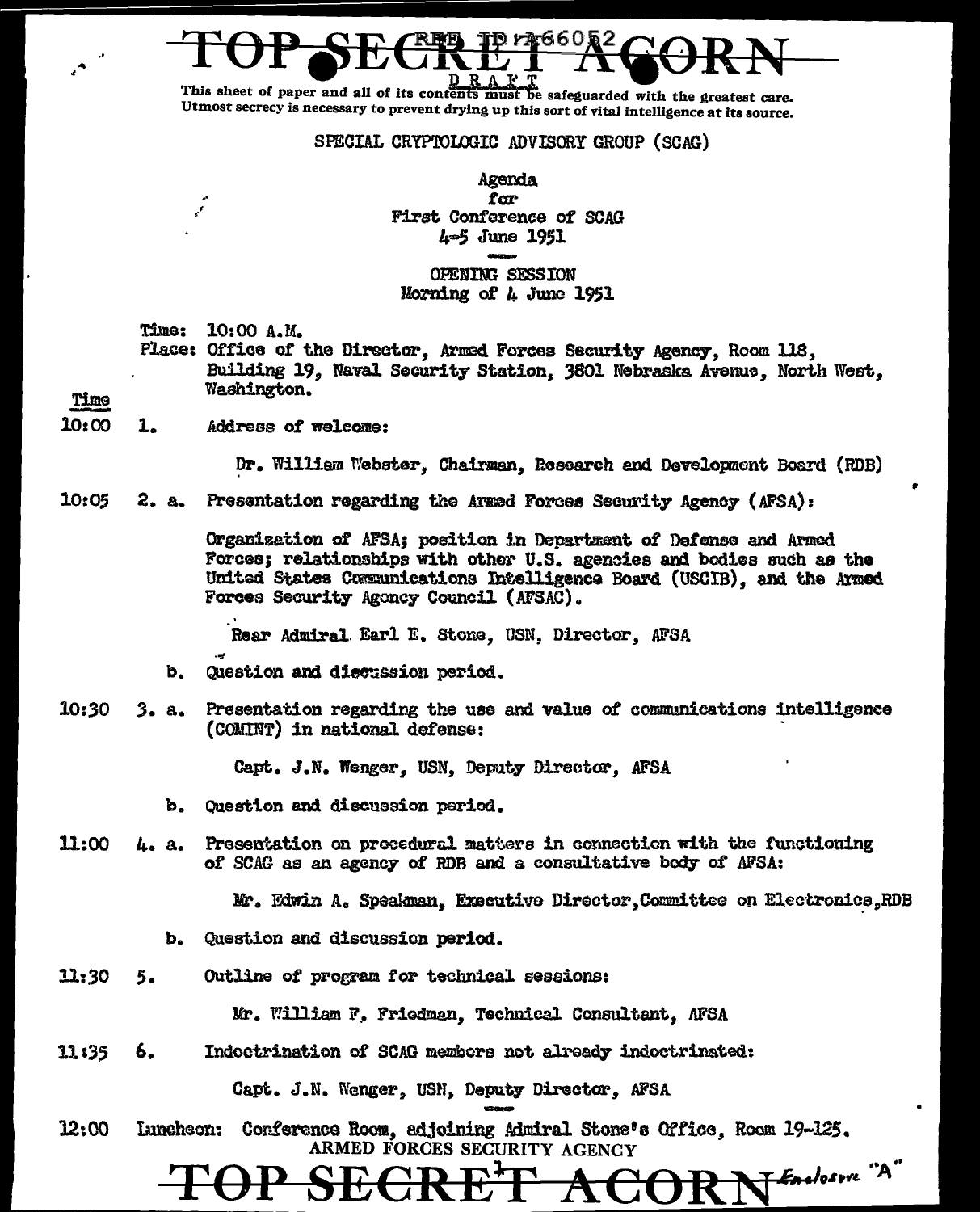This sheet of paper and all of its contents must be safeguarded with the greatest care. Utmost secrecy is necessary to prevent drying up this sort of vital intelligence at its source.

### TECHNICAL SESSIONS

Commoncing after lunch on 4 June 1951

Time: 1:00 P.M.

Place: Room 202, Building 20, Naval Security Station

**Time:** 1:00

 $4:00$ 

1. a. Presentation to illustrate how a complex COMMY problem was successfully handled in World War II:

LCDR Andrew M. Gleason. USNR

- I. The cryptographers' point of view
	- A. Requirements
	- B. Codes and ciphers
	- C. Mechanics of a cipher system
- II. Single-letter substitution ciphers
	- A. General description
	- **B. Machine systems**
	- C. Pad systems; additives
- III. Wired-wheel machines and the German Enigma
	- A. General description
	- B. The commercial Enigma
	- C. The steckered Enigma
	- D. The Bombe
	- E. Duenna
- b. Question and discussion period.  $2:00$
- Tour of special cryptanalytic machines at the Naval Security Station: 2. a. 3:00

Dr. H. Campaigns and Dr. J.J. Eachus

I. Atlas

Presentation regarding AFSA's position and program in the field of electronic computers

- Demon I and Demon II II. I
- III. Goldberg
- World War II Bombe for Enigma solution IV.
- Question and discussion period. b.

ARMED FORCES SECURITY AGENCY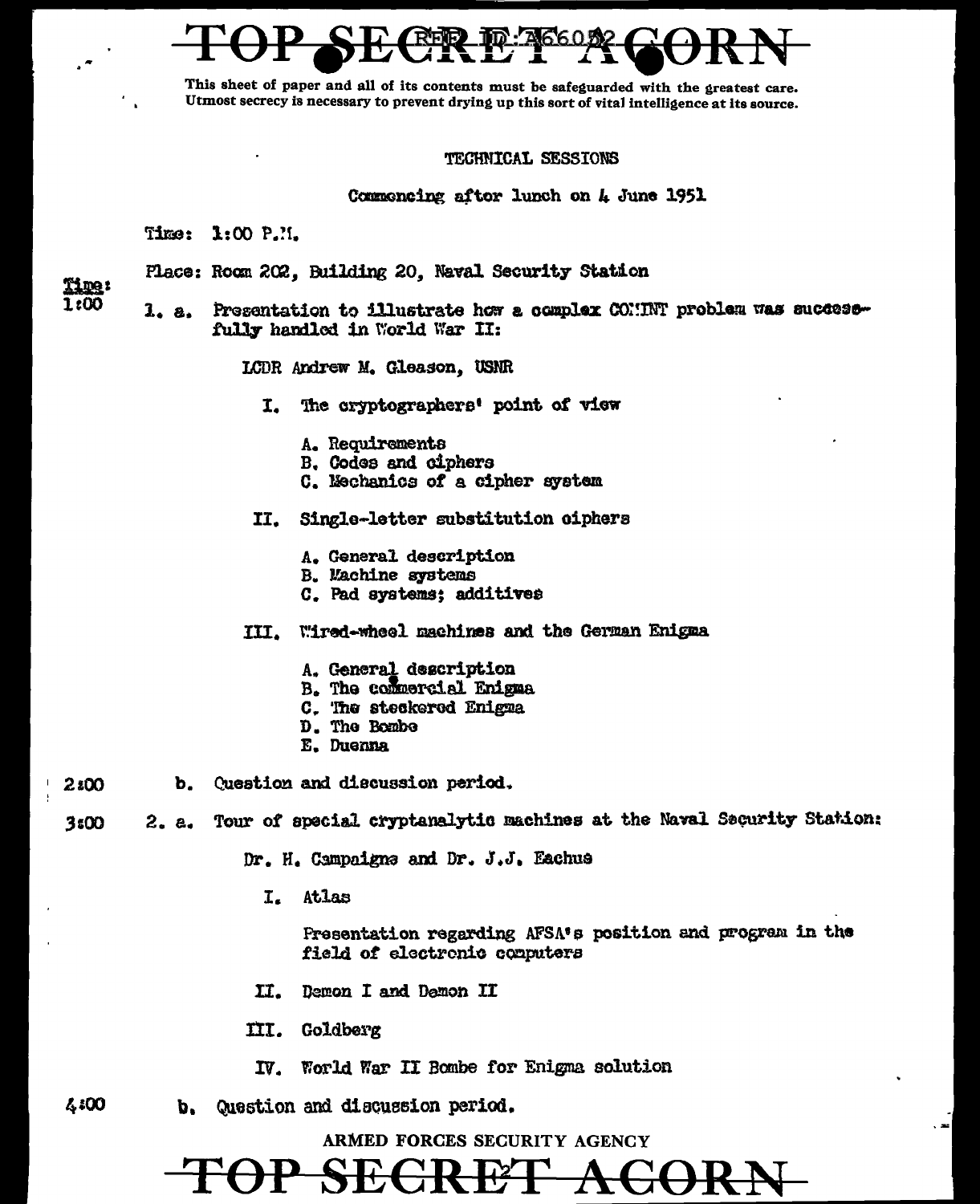This shect of paper and all of its contents must be safeguarded with the greatest care. Utmost secrecy is necessary to prevent drying up this sort of vital intelligence at its source.

### TECHNICAL SESSIONS. Cont'd

Morning of 5 June 1951

Time: 9:00 A.M.

**Time** 

Place: Room 202. Building 20. Naval Security Station

PRESENTATIONS REGARDING A CURRENT HIGH-PRIORITY AFSA PROBLEM

- 9:00 1. a. Introduction to Albatross
	- Background of the Albatross problem I.
	- II. What is known about the maching
	- III. Present indicator system
	- IV. The Round Robin machine
	- To be presented by P., F.A. Raven and Lr. D.H. Shepard
- Question and discussion period. 10:00 b.
- 11:00  $2.$ Isomorphism and wheel recovery
	- Discussion of isomorphism I.
	- II. A sample problem in wheel recovery

To be presented by Mr. A.N. Levenson and Mr. E.D. Marston

Luncheon: Executive dining room, Naval Security Station Cafeteria 12:00

 $\mathbf{3}$ 

ARMED FORCES SECURITY AGENCY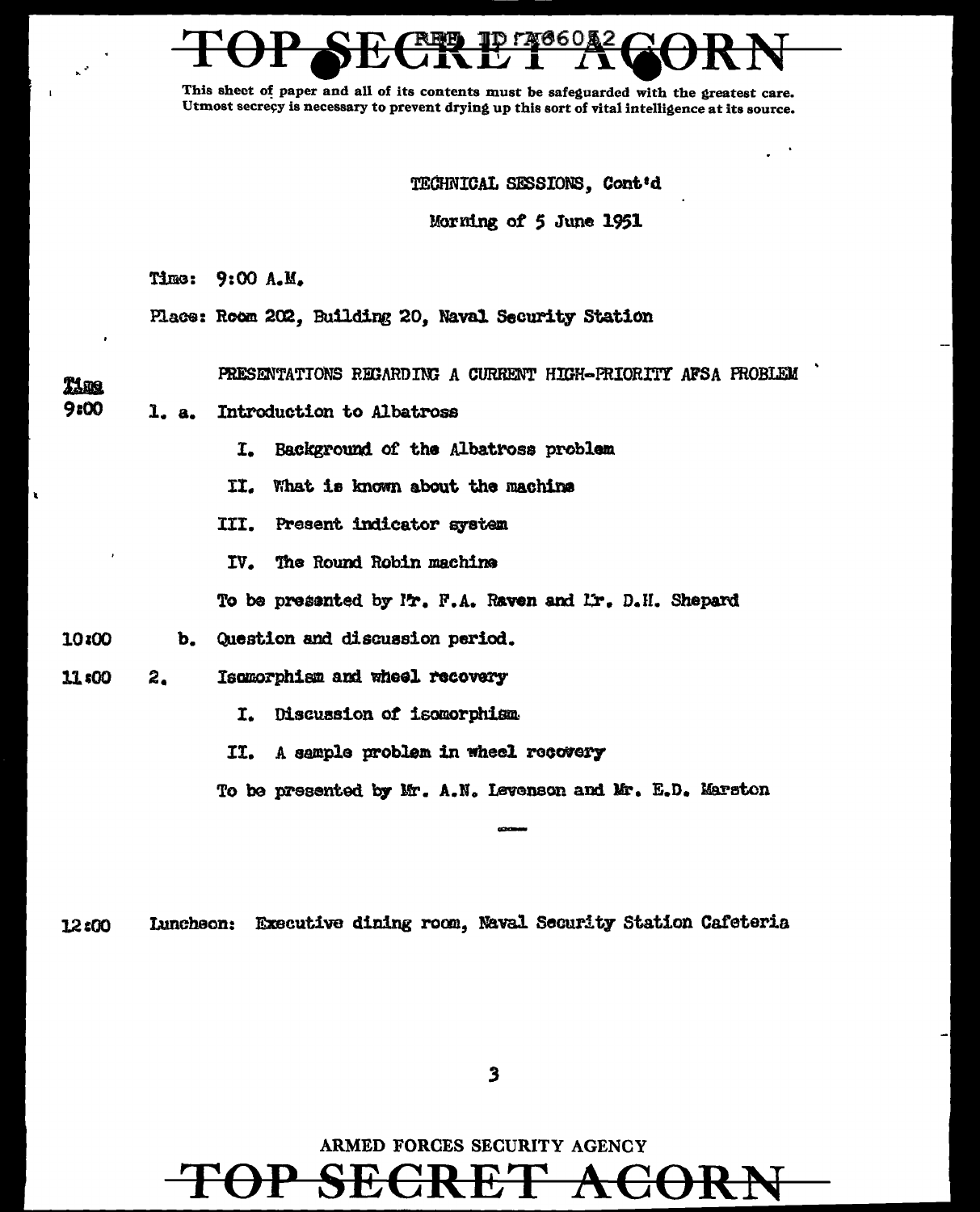This sheet of paper and all of its contents must be safetuarded with the greatest care. Utmost secrecy is necessary to prevent drying up this sort of vital intelligence at its source.

Afternoon of *S* June 1951

Time: 1:30 P.l.:. Assembly point: Room 1082, Building "A", Arlington Hall Station, 4000 Lee Boulovard, Arlington, Virginia. (Transportation from Naval Security Station to Arlington Hall Station will be provided for SCAG members)

1. Tour of AFSA machines, to be conducted by Mr. Frank B. Rowlett, assisted by Dr. A.E. lighley and Lr. William J. Lawless.

- I. The IBM installation
- II. RAL: equipmont
	- A. Abner
	- B. Robin
	- C. ASAF•l

2:30 2. a. Discussion period on isomorphism and wheel rocovery.

To be held in Room 2010, Building "B", AHS

- b. Coffoe will be served during this poriod.
- 3. a. Presentation regarding AFSA project S EAT..R: Matrix projection  $3:30$  $($ Room 2032, Bldg.  $"B"$ )

Mr. Albert E. Roberts

This presentation is of interest primarily to those members of SCAG who are specialists in the field of mathematics.

3:30 b. Presentation regarding electronic representation of rotors (Room  $2010, B11$ dg.,  $n_{B1}$ )

Dr. Eachus, assisted by Mr. Ray L. Bowman and *Mr. Roger Moulton* 

This presentation is of interest primarily to those members of SCAG who are specialists in the field of electronics and electrical . engineering.

 $4:30$ Final discussion.  $4.1$ 

> To be held in Army Security Agency Conference Room (Room 117), Headquarters Building, Arlington Hall Station.

5. Closing remarks.

Rear Admiral Earl E. Stone, USN., Director, AFSA

## ARMED FORCES SECURITY AGENCY

# TOP SECRET ACORN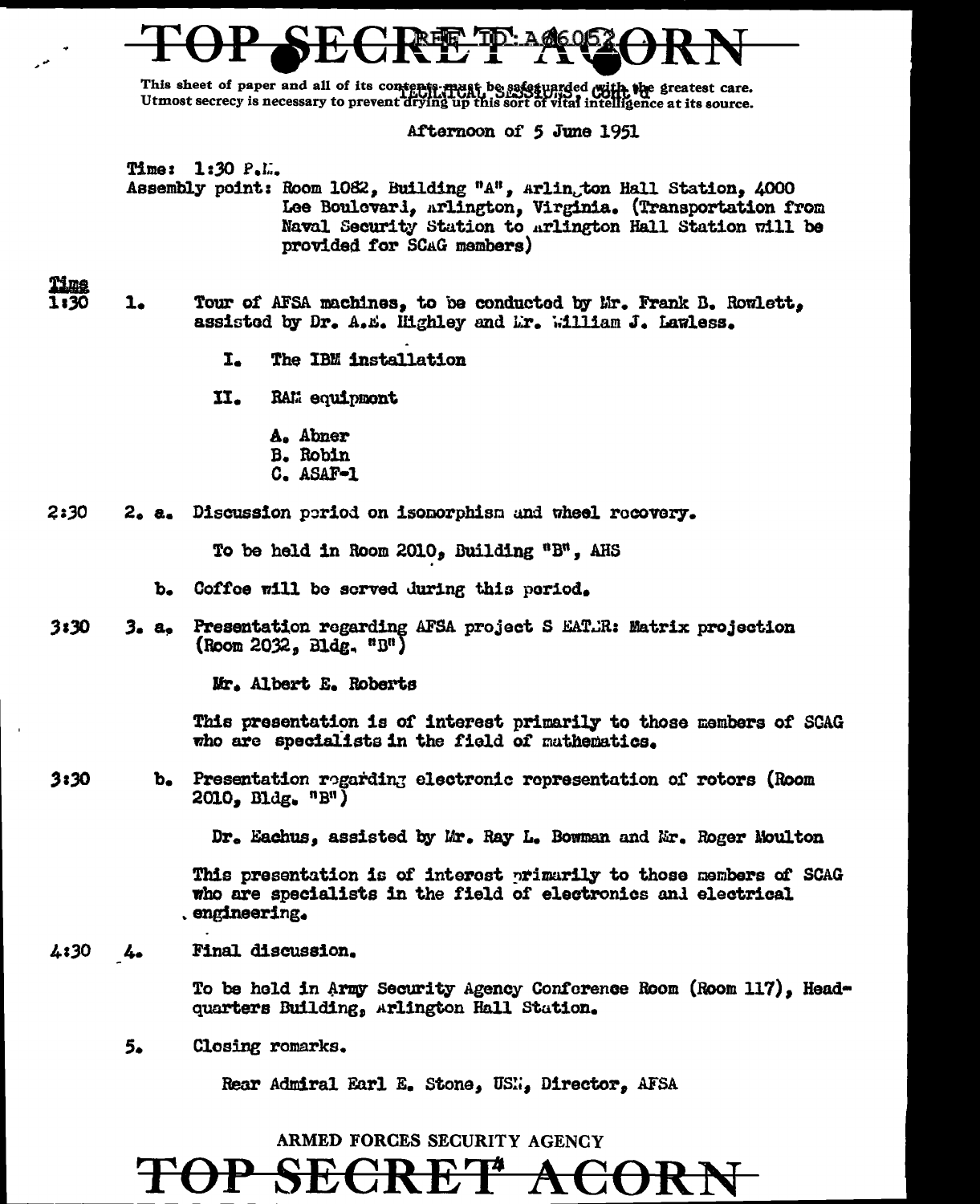REF ID:A66052 **OPENING SESSION** 

Morning of 4 June 1951

Time: 10:00 A.M.

 $\mathbf{v}^{(k)}$ 

<u>Time</u>

Place: Office of the Director, Armed Forces Security Agency, Room 118, Building 19, Naval Security Station, 3801 Nebraska Avenue, North West, Washington

10:00  $\mathbf{1}_{\bullet}$ Indoctrination of SCAG members not already indoctrinated:

Capt. J.N. Wenger, USN. Deputy Director, AFSA

10:15 2. a. Presentation regarding the Armed Forces Security Agency (AFSA):

> Organization of AFSA; position in Department of Defense and Armed Forces: relationships with other U.S. agencies and bodies such as the United States Communications Intelligence Board (USCIB), and the Armed Forces Socurity Agency Council (AFSAC); **Mission for SCAG:**

Rear Admiral Earl E. Stone, USN, Director, AFSA

- b. Question and discussion period.
- 10:40 Remarks on behalf of Lieut. Genoral Walter B. Smith. USA. Director  $3$ of Central Intelligence:

Mr. Kingman Douglass, Assistant Director, CIA

10:45 Address of welcome: Υ.

Mr. William Webster, Chairman, Research and Development Board (RDB)

10:50 Presentation regarding the use and value of communications intelligence  $5. a.$ (COMINT) in national defense:

Capt. J.N. Wenger, USN, Deputy Director, AFSA

- b. Question and discussion period.
- 11:20 Presentation on procedural matters in connection with the functioning  $6. a.$ of SCAG as an agency of RDB and a consultative body of AFSA:

Mr. Edwin A Speakman. Executive Director. Committee on Electronics, RDB

- b. Question and discussion period.
- 11:50 Outline of program for technical sessions 7.

Mr. William F. Friedman, Technical Consultant, AFSA

Luncheon for SCAG members: Director's Office, Room 19-118.  $12:00$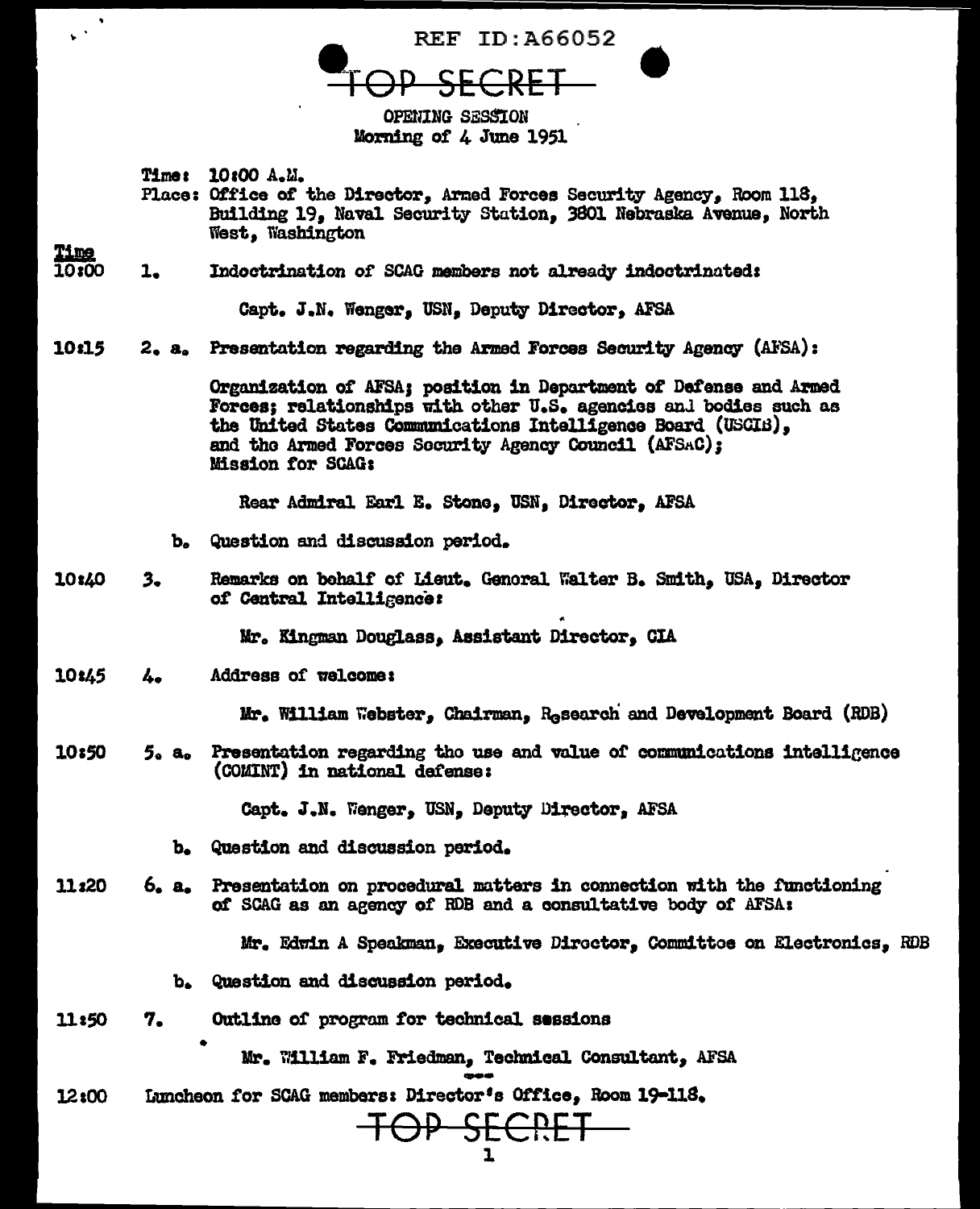**REF ID: A66052** 

### TECHNICAL SESSIONS

### Commencing after lunch on A June 1951

Time: 1:00 P.H.

Place: Room 202, Building 20, Naval Security Station

Time:  $1:00$ 

1. a. Presentation to illustrate how a complex COMINT problem was successfully handled in World War II:

LCDR Andrew M. Gleason, USNR

- 2:00 b. Question and discussion period.
- $3<sub>5</sub>00$ 2. a. Tour of special cryptanalytic machines at the Naval Security Station:

Dr. H. Campaigne and Dr. J.J. Eachus

I. Atlas

Presentation regarding AFSA's position and program in the field of electronic computers

 $\mathbf{v}$ 

Ń.

II. Damon I and Demon II

III. Goldberg

IV. World War II Bombe

4:00 b. Question and discussion period.

 $\overline{z}$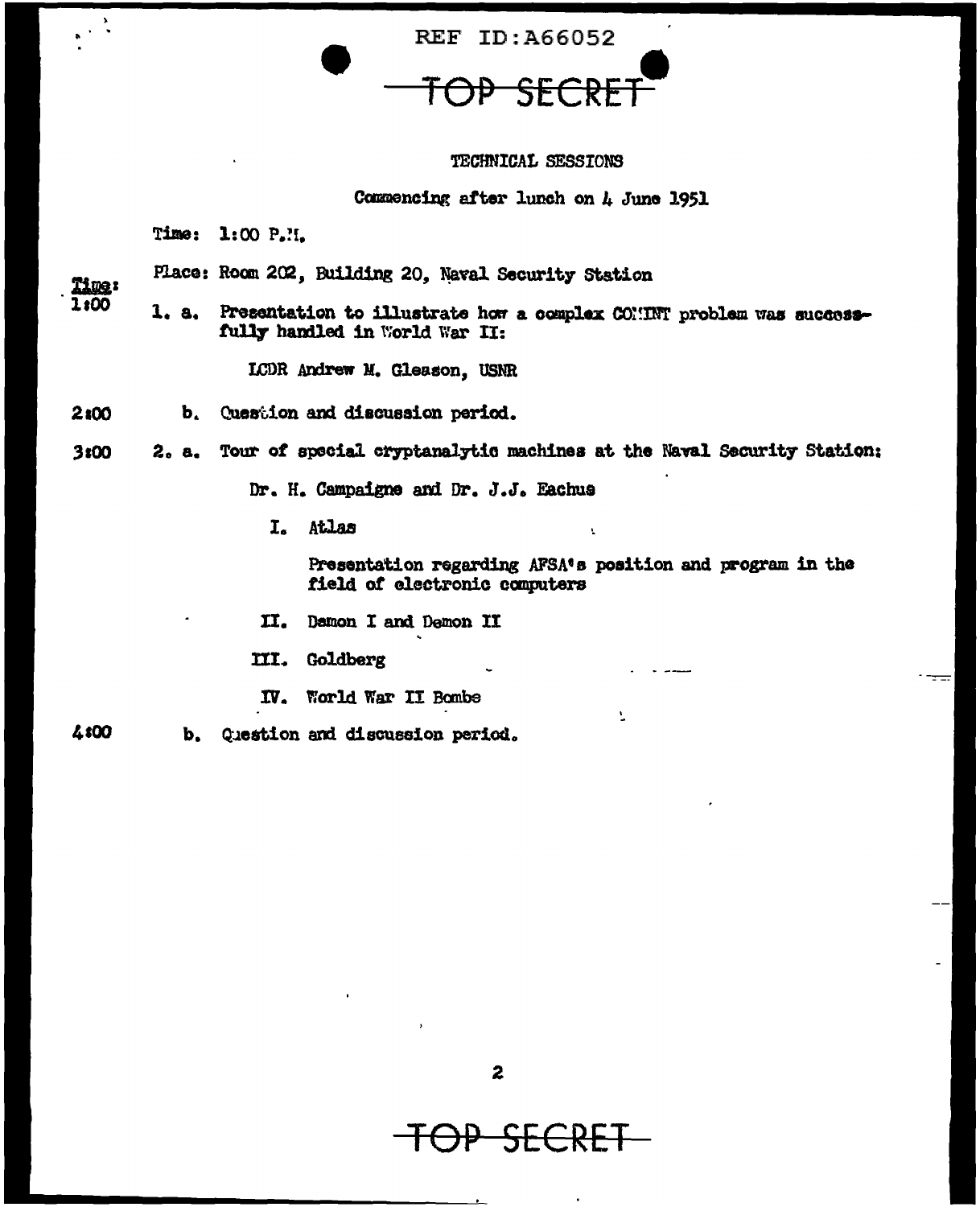

TECHNICAL SESSIONS, Cont'd Morning of 5 June 1951

Time: 9:00 A.M.

 $\epsilon^{(k)}$ 

Place: Room 202, Building 20, Naval Security Station

PRESENTATIONS REGARDING A CURRENT HIGH-FRIORITY AFSA FROBLEM Time

9:00 1. a. Introduction to Albatross

To be presented by Mr. F.A. Ravon and Mr. D.H. Shepard

- 10:00 b. Question and discussion period.
- Isomorphiam and whoel recovery 11:00  $2.$

To be presented by Mr. A.N. Levenson and Wr. E.D. Marston

Luncheon for SCAG members and AFSA conference Procubive dining room, Naval Security Station Cafeter's

 $\overline{\mathbf{3}}$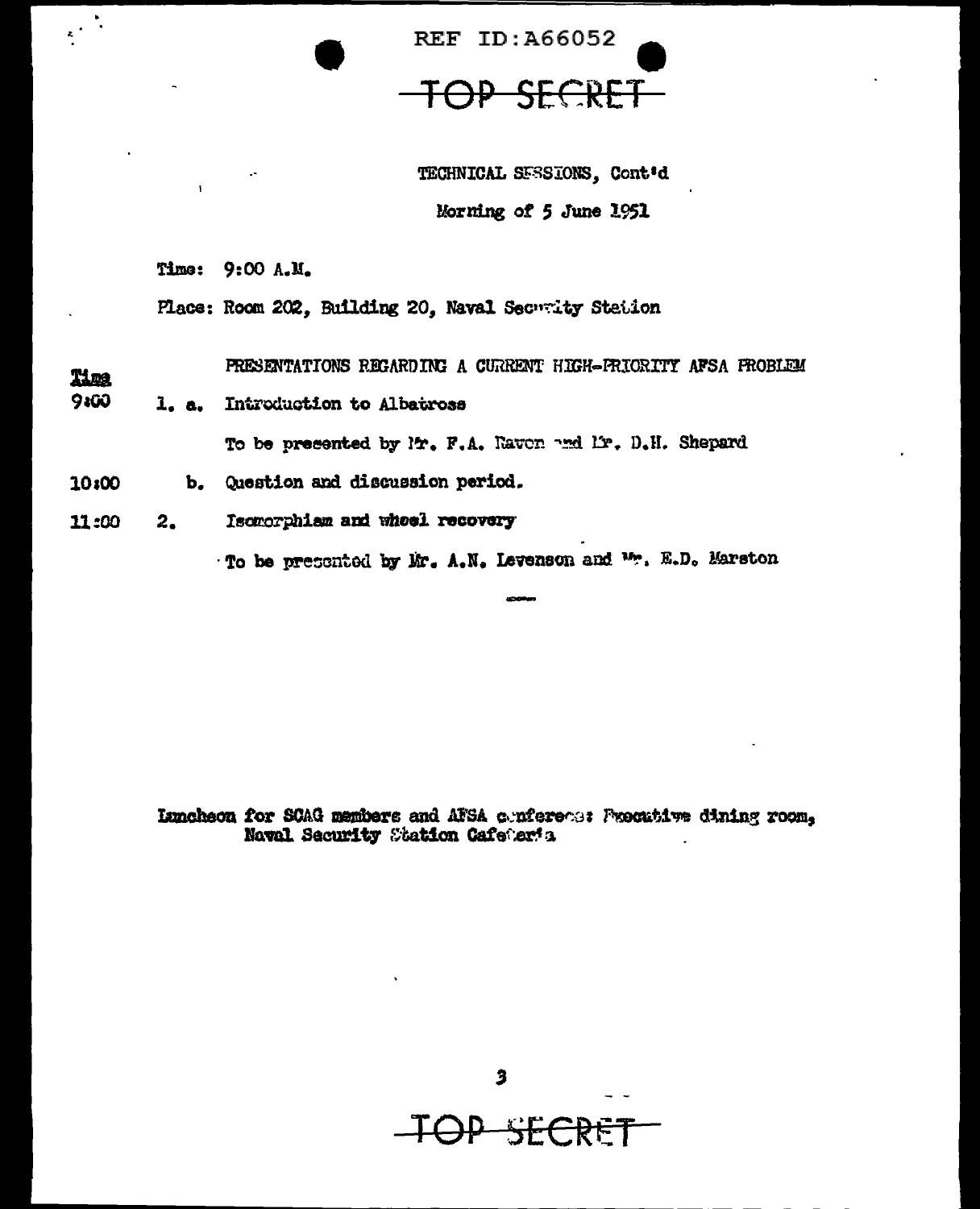**REF ID: A66052**  $CE$  $\bigcap$ 

TECHNICAL SESSIONS, Cont'd Afternoon of 5 June 1951

Time: 1:30 P.M.

Assembly point: Room 1082, Building "A", Arlington Hall Station, 4000 Lee Boulevard, Arlington, Virginia. (Transportation from Naval Security Station to Arlington Hall Station will be provided for SCAG members)

**Time** 

 $\mathbb{R}^2$ 

- 1:30 1. a. Tour of AFSA machines, to be conducted by Mr. Frank B. Rowlett, assisted by Dr. A. E. Highley and Mr. William J. Lawless.
	- The IBM installation I.
	- II. RAM equipment
	- b. Tour of AFSA machines under development, to be conducted by Dr. Eachus, assisted by Mr. C.J. Schierlmann.
- $2:30$ 2. a. Discussion period on isomorphism and wheel recovery.

To be held in Room 2010, Building "B", ANS.

- b. Coffee will be served during this period.
- 3. a. Presentation regarding AFSA project SWEATER: (Room 2032, Bldg."B")  $3:30$

Mr. Albert E. Roberts

This presentation is of interest primarily to those members of SCAG who are specialists in the field of mathematics.

- Presentation regarding electronic representation of rotors (Roum  $3:30$  $\mathbf{b}_{\alpha}$  $2010$ , Bldg.  $nBr$ )
	- Dr. Eachus, assisted by Mr. Ray L. Bowman, Mr. Roger Moulton, Mr. Robert E. Gordon and Mr. Arthur Moulton.

This presentation is of interest primarily to those members of SCAG who are specialists in the field of electronics and electrical engineering.

Final discussion. 4:30 4.

> To be held in Army Security Agency Conference Room (Room 117), Headquarters Building, Arlington Hall Station.

Closing remarks. 5.

Rear Admiral Earl E. Stone, USN, Director, AFSA

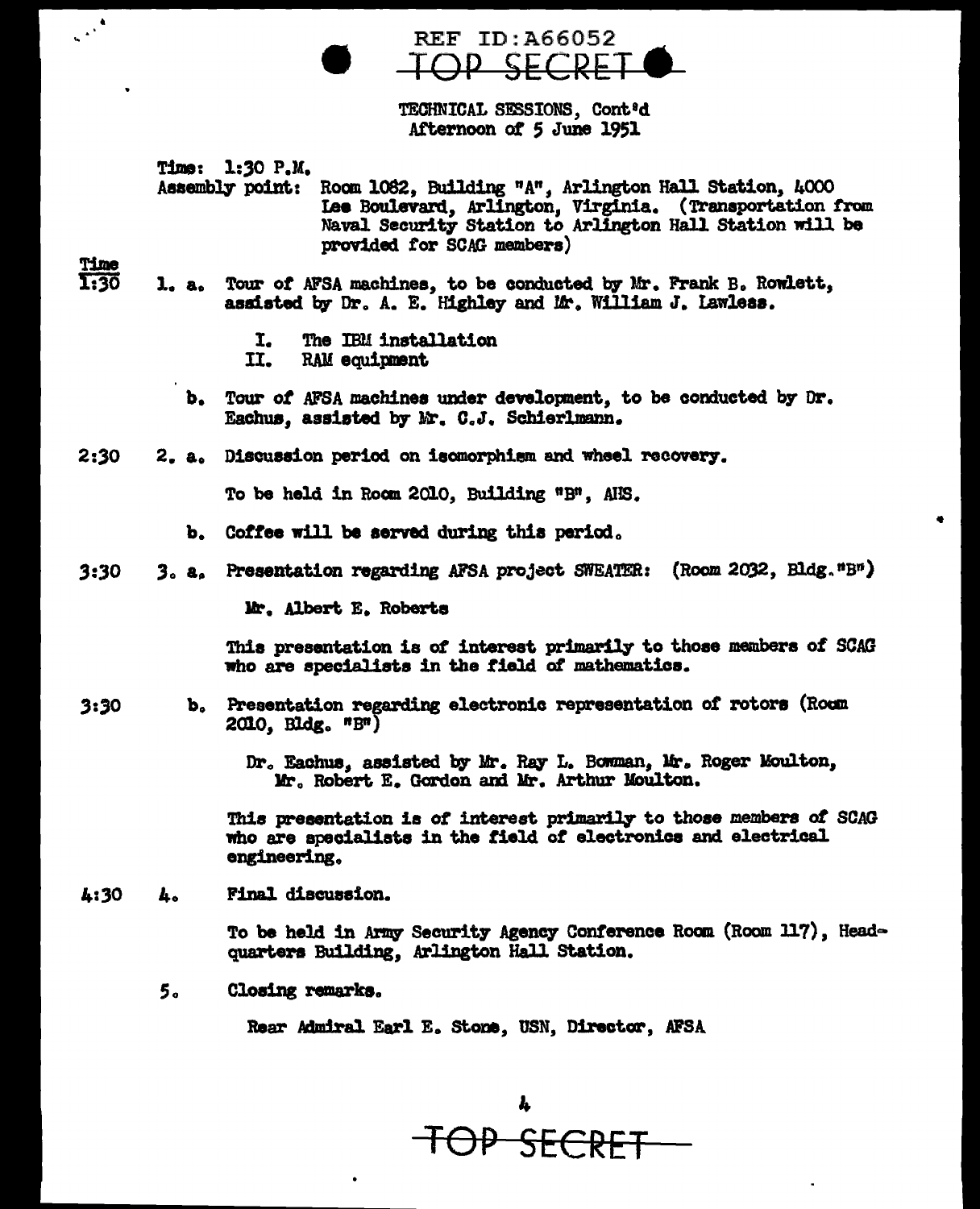

 $\sim$ 

## NOTES

 $\epsilon$ 

 $\ddot{\phantom{a}}$ 

(for AFSA personnel)

TO ACCOMPANY AGENDA FOR FIRST SCAG CONFERENCE

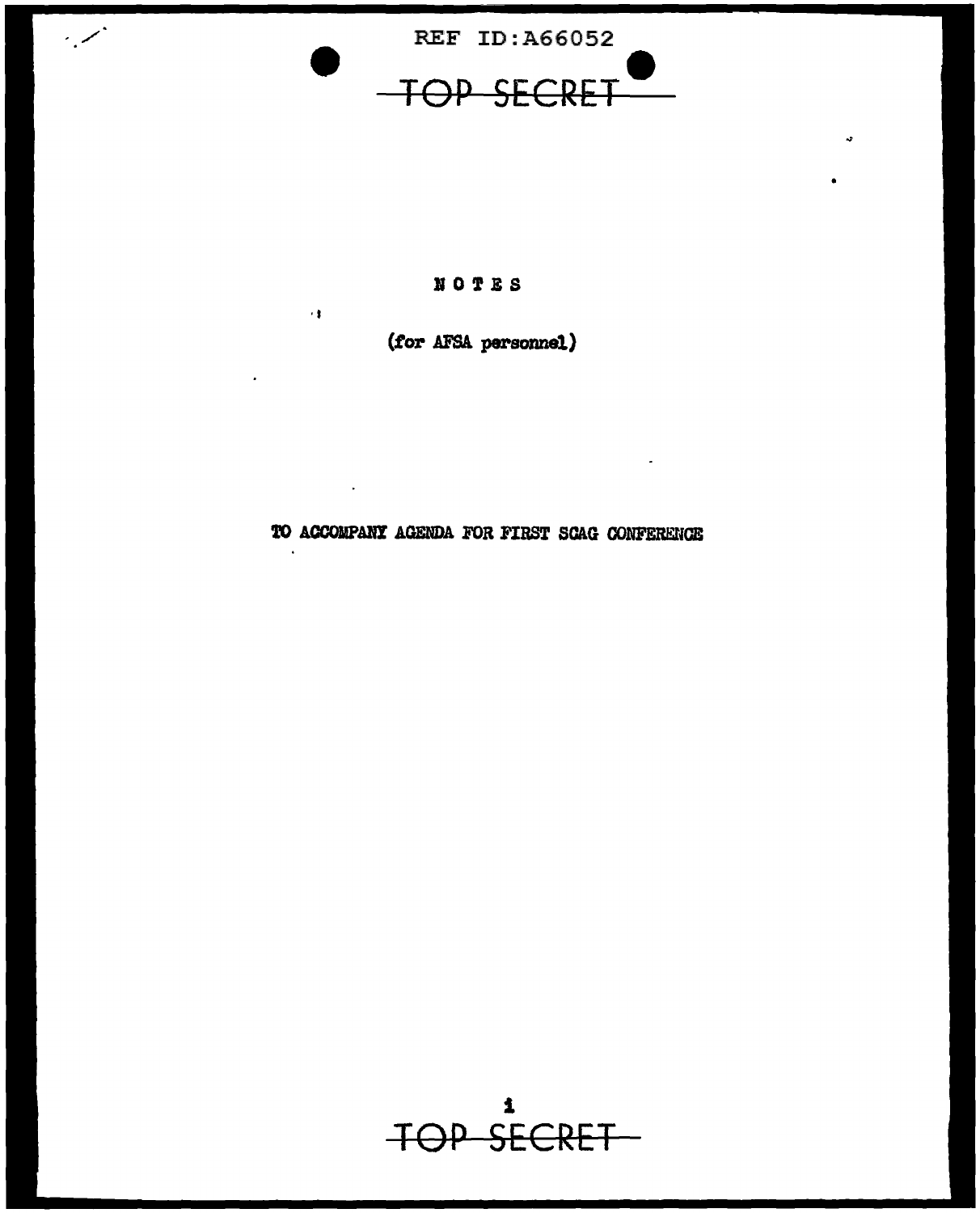

Notes (for AFSA personnel) to accompany Agenda for First SCAG Conference

4.5 June 1951

1. a. Arrangements have been made to issue "Conference Badges" to all GCAC members (except in the case of Dr. Engstrom, who already has a "White A" Badge).

The badges will be available by 0830 hours on 4 June, and will be ь. picked up by Captain Mary C. Lane, who will deliver them as follows:

Radge for:

To be delivered to:

| Dr. William Webster            |
|--------------------------------|
| Mr. Edwin A. Speakman          |
| $Dr.$ John von Neuman $\sim$   |
| Dr. Stewart S. Cairns $\angle$ |
| Dr. Charles B. Tompkins        |
| Dr. R.K. Potter                |
| Dr. Claude E. Shannon          |
| Mr. John Howard                |
| Mr. Joseph Desch               |
| Mr. John C. McFherson          |

Capt. Hazard Capt. Hazard **ICDR** Gleason LODR Hell LCDR Hall Dr. Kullback Dr. Campaigne Dr. Campaigno Dr. Eachus Dr. Eachus

2. a. The indicated AFSA personnel will act as "guides" for the following SCAG members:

| <b>SCAG</b> member | "Guide"             |
|--------------------|---------------------|
| Dr. von Neumanw    | <b>ICDR</b> Gleason |
| Dr. Cairns         | LCDR Hall           |
| Dr. Potter         | Dr. Kullback        |
| Dr. Shannon        | Dr. Campaigne       |
| Mr. Desch          | Dr. Eachus          |
| Mr. McPherson      | Dr. Eachus          |

b. It is assumed that the other members of SCAG (Dr. Tompkins. Dr. Engstrom, and Mr. Howard) are sufficiently acquainted with AFSA and Washington as to make it unnacessary to assign specific "guides" for them; however. AFSA personnel should make every effort to assist those members whenever appropriate.

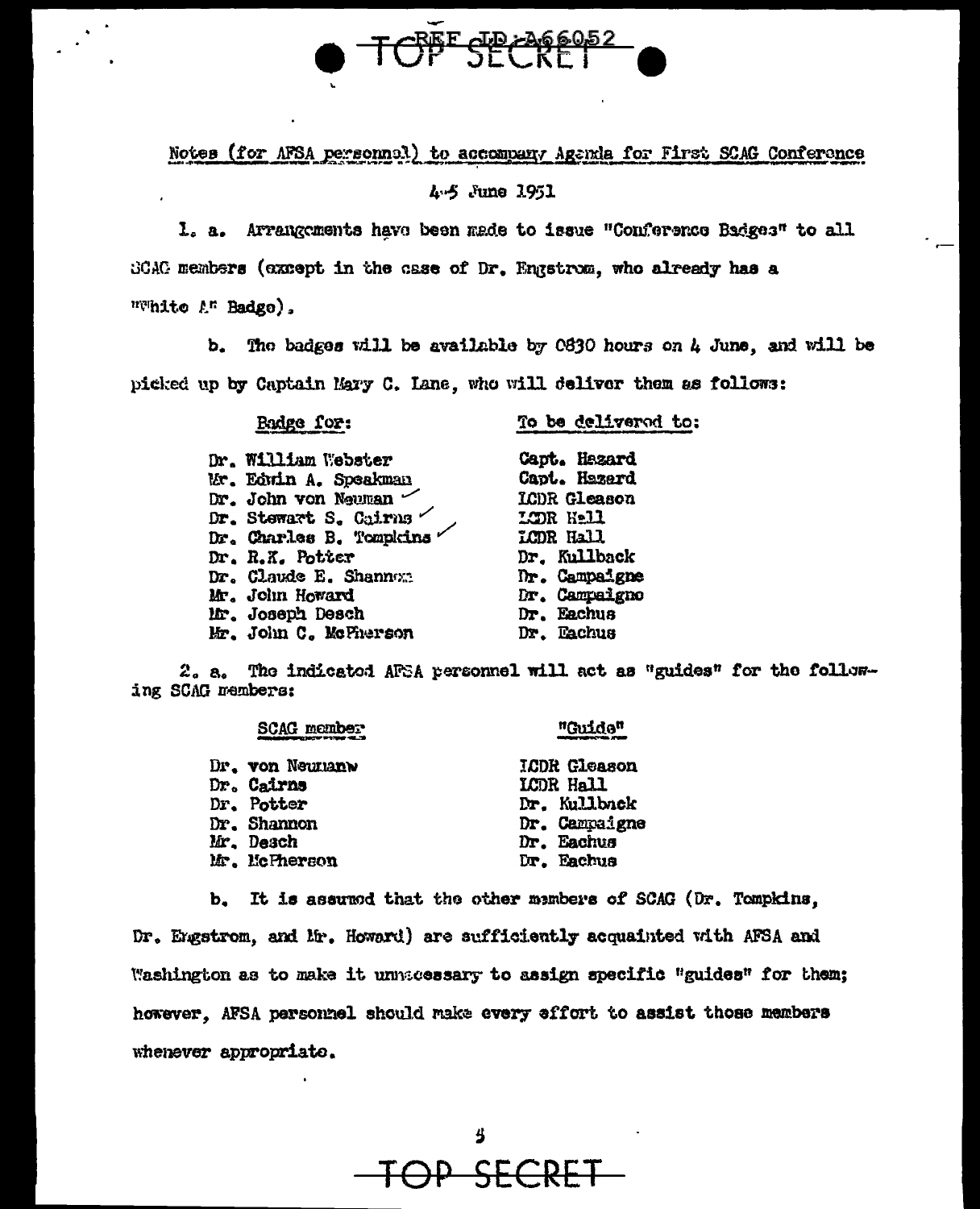

3. a. In addition to SCAG members, only the following will be present at the opening aassion of the Conference at 1000 hours, 4 June, in the office of DIRAFSA, Bldg. 19, NSS (See page 1 of Agenda):

> Ada. Stone Mr. Webster Mr. Speakman Mr. Douglass capt. Wenger Col. Hetherington capt. Harper Capt. Holtwick Mr. Friedman

b. Iamcheon for SCAG members, Mr. Speakman, Mr. Douglass, DIRAFSA, the Deputies and Mr. Friedman will be served in the Director's Office after 1200 hours.

4. a. In addition to the SCAG members, the following will be present at the first technical session, 1300 hours, 4 June, in Room 20-202, NSS {See page 2 *ot* Agenda):

| AFSA-02:       | AFSA-03:            |  |
|----------------|---------------------|--|
| Capt. Holtwick | Capt. Harper        |  |
| Mr. Rowlett    | Dr. Kullback        |  |
| Mr. Raven      | Dr. Campaigne       |  |
| Mr. Shepard    | Dr. Eachus          |  |
| Mr. Levenson   | <b>LCDR</b> Gleason |  |
| Mr. Marston    | LCDR Hall           |  |
|                |                     |  |

~. Spealcman,, RDB Ur. Friedman, AFSA-OO'r

b. Coffee will be served at about 1500 hours.

c. At the close of this session AFSA participants will endeavor to see that SCAG members have transportation to their hotels.

6

TOP SECRET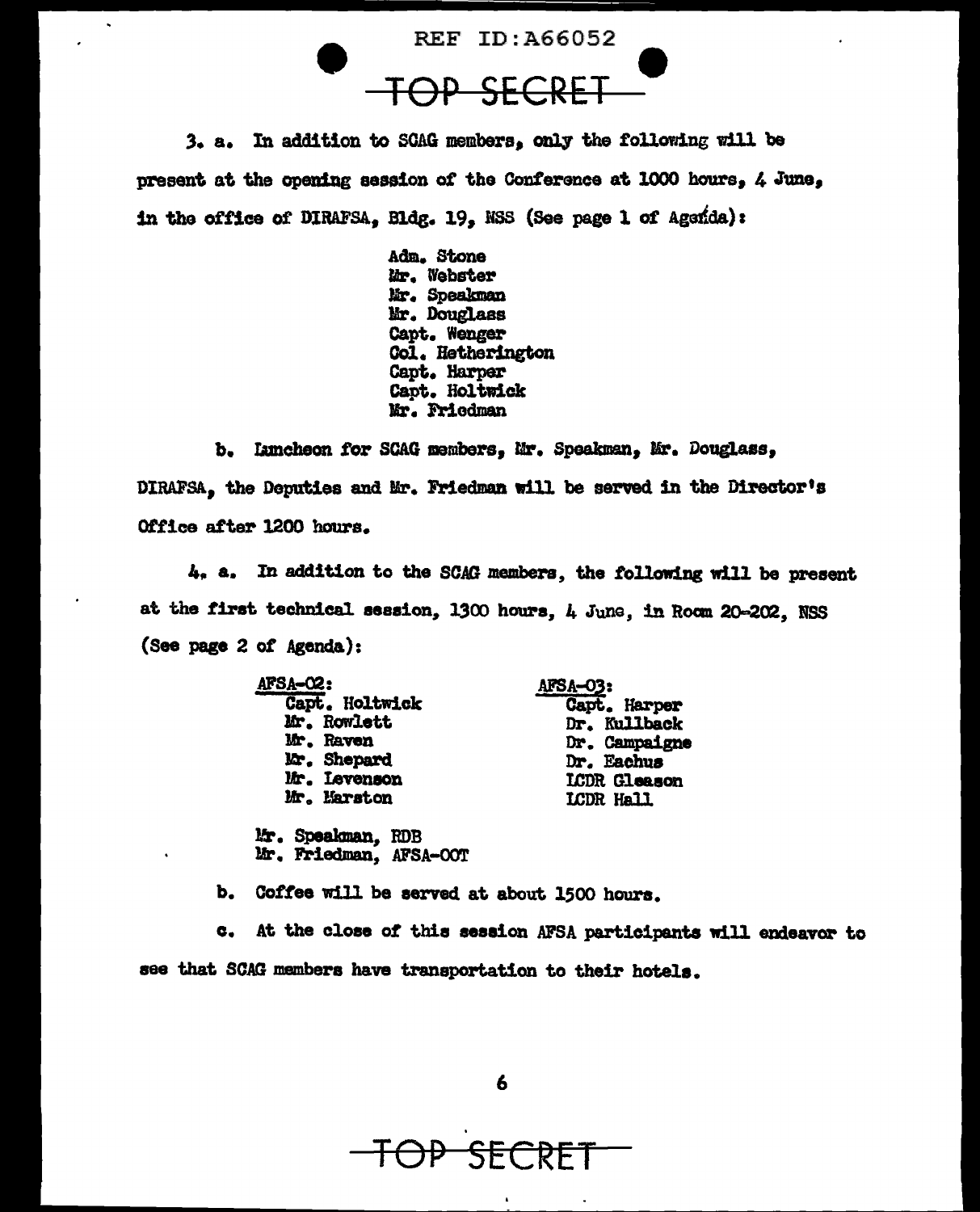$5 - a$ In addition to the SCAG members, the following personnel will be present at the morning session, 5 June, in Room 20-202, NSS (See page 3 of Agenda):

TOP CP: 266052

### AFSA-C2:

### AFSA-03:

Capt. Holtwick Mr. Rowlett Mr. Raven Mr. Shepard Mr. Levenson Mr. Marston Capt. Dennis Mr. Highley Mr. Lawless Mr. Kirby Mr. Reimers Mr. Schmitt Mr. Shinn Mr. Hesse

Capt. Harper Dr. Kullback Dr. Campaigne Dr. Eachus LCDR Cleason LCDR Hall

Mr. Speakman, RDB

Mr. Friedman, AFSA-OOT

b. Coffee will be served at about 1030 hours.

A special luncheon costing about \$1.00 will be served in the  $\alpha$ . Executive Dining Room, Naval Security Station Cafeteria. In view of the limited facilities. only the following can be readily accommodated:

> **SCAG members** Mr. Speakman . Col. Collins Capt. Wenger Col. Hetherington Capt. L.S. Howeth, Op-202 Capt. W.M. Gullett, CO, NSS Capt. Harper Capt. Holtwick Capt. Dennis Mr. Rowlett Dr. Kullback Dr. Campaigne Dr. Eachus LCDR Gleason LCDR Hall **Mr. Friedman**  $(Total: 25)$

OP SECRE

7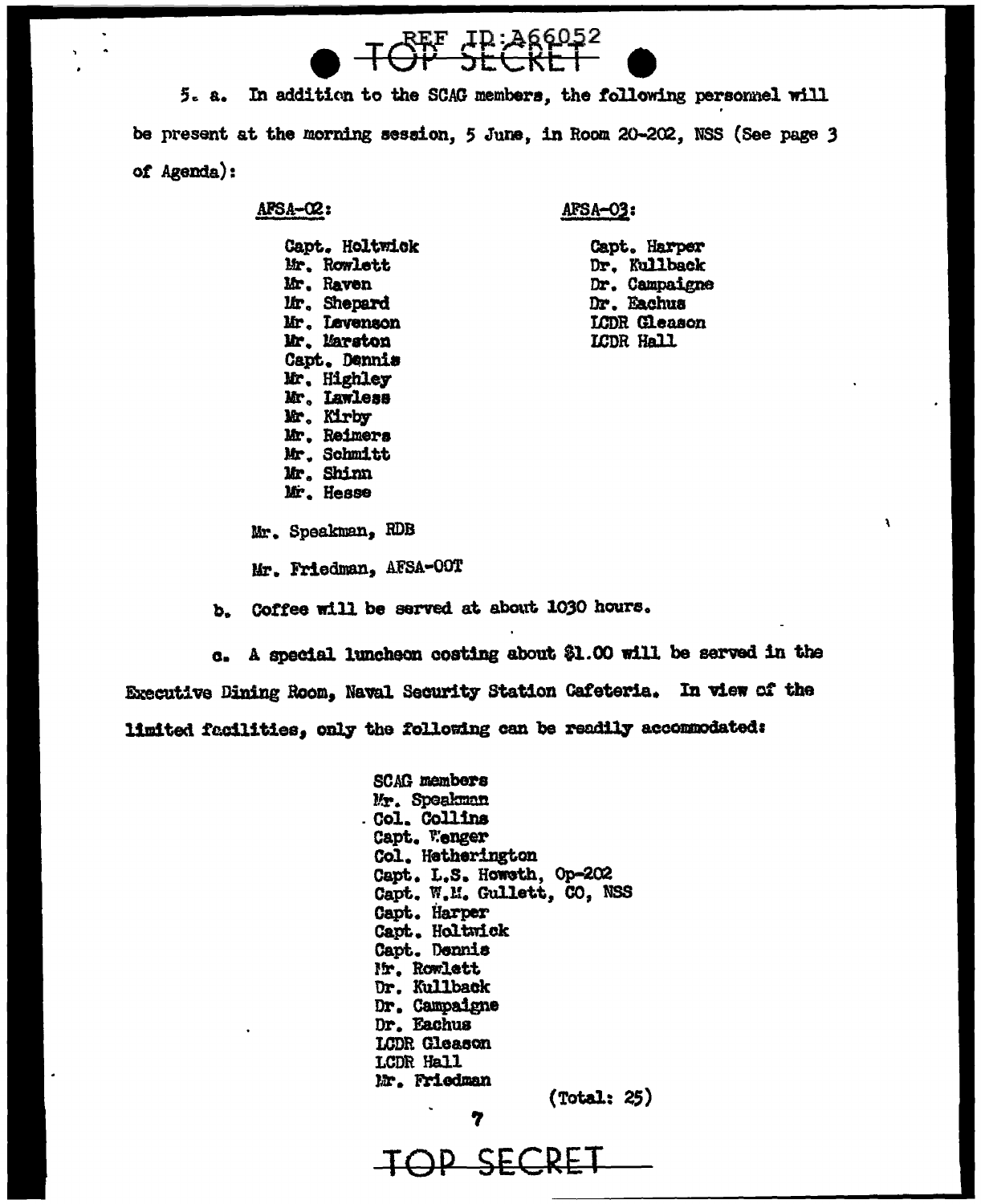**REF ID: A66052** 

**TOP SEC** 

d. AFSA personnel will endeavor to insure that SCAG members requiring transportation from NSS to AHS for the afternoon technical session at AHS will be provided therewith. This should be taken care of before or during the luncheon period.

6. In addition to the SCAG members, the following personnel will participate in the tour of machine installations at AHS (See para. 1. page 4 of Agenda). (The assembly point will be Room 1082. Building "A", at 1330  $hours):$ 

> afsa-o2 Mr. Rowlett Mr. Highley Mr. Lawlead

AFSA=03: **Gapt. Harper** Dr. Kullback Dr. Gampaigne Dr. Eachus Lüba Gleason LCDR Hall Mr. Schieflmann

Mr. Speakman, RDB Hr. Friedman, AFSA-GOT

7. a. The personnel to be present at the discussion period indicated to follow the tour (see para. 2, page 4 of Agenda), beginning at 1430 hours, in Room 2010, Building "B", AHS, will be the same as in attendance at the session indicated in Paragraph 5.a. above.

b. Coffee will be served during this period.

8. a. For the presentation regarding AFSA project S'EATER (see para. 3 a., page 4 of Agenda), at 1530 hours in Room 2032, Bldg. "B", the following will be present:

> **SCAG members:** Dr. von Neumann Dr. Cairns Dr. Shannon Dr. Engstrom Dr. Tompkins